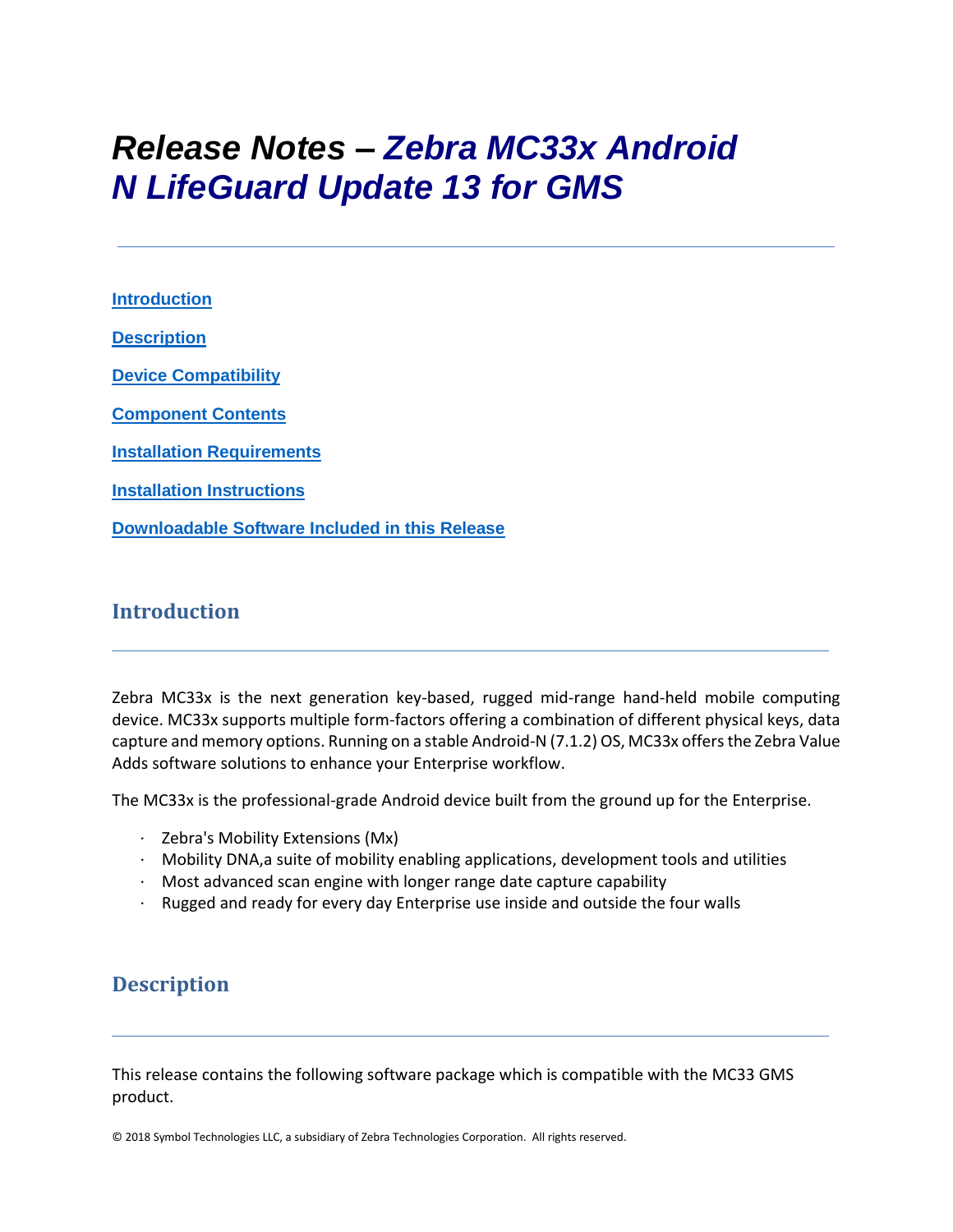LifeGuard patches are cumulative and include all previous fixes that are part of earlier patch releases.

### **Note:**

When upgrading from M to N LG CFE, device should be upgraded to N first and allow to Reboot the device so that the Nougat LG Patch can be installed.

# <span id="page-1-0"></span>**Component Contents**

| <b>Component / Description</b> | <b>Version</b>                                                                                                                                    |  |
|--------------------------------|---------------------------------------------------------------------------------------------------------------------------------------------------|--|
| <b>Product Build Number</b>    | 01-01-49.00-NG-U13-STD                                                                                                                            |  |
| <b>Android Version</b>         | 7.1.2                                                                                                                                             |  |
| <b>Linux Kernel</b>            | 3.10.84                                                                                                                                           |  |
| <b>Android SDK Level</b>       | 25                                                                                                                                                |  |
| Platform                       | QC8956                                                                                                                                            |  |
| <b>Bluetooth Stack</b>         | 1.1                                                                                                                                               |  |
| <b>Flash Size</b>              | 32GB                                                                                                                                              |  |
| <b>RAM Size</b>                | 4GB                                                                                                                                               |  |
| Scanning                       | 19.11.37.1                                                                                                                                        |  |
| DataWedge                      | 7.0.4                                                                                                                                             |  |
| <b>EMDK</b>                    | 7.0.0.2000                                                                                                                                        |  |
| MXMF / OSX                     | MXMF-8.2.3.1 / QCT.71.7.8                                                                                                                         |  |
| Enterprise Keyboard (EKB)      | 1.9.0.9                                                                                                                                           |  |
| WiFi                           | FUSION_BA_2_10.0.1.019<br>Application: BA_2_10.0.0.011_N<br>Radio: BA_2_10.0.1.018_N<br>Middleware: BA_2_10.0.1.012_N<br>Firmware: 7.35.205.8 (r) |  |
| <b>PTT</b>                     | 3.1.35                                                                                                                                            |  |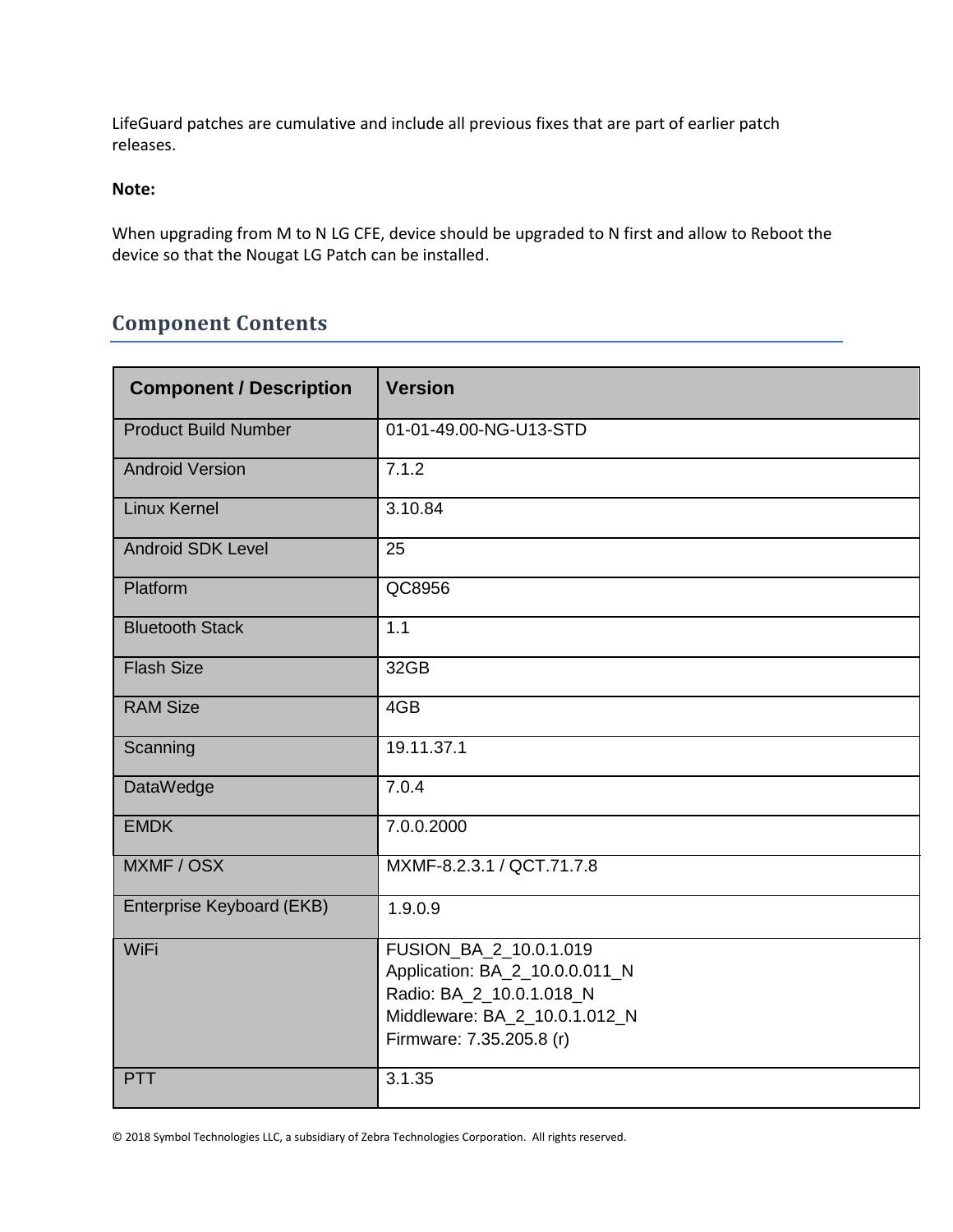| Touch FW                                                                        | N/A                                                                   |
|---------------------------------------------------------------------------------|-----------------------------------------------------------------------|
| <b>RxLogger Utility</b>                                                         | 5.4.10.0                                                              |
| B <sub>2</sub> M                                                                | N/A                                                                   |
| <b>Bluetooth Pairing Utility</b>                                                | 3.11                                                                  |
| <b>Zebra Data Services</b>                                                      | 1.0.0.1002                                                            |
| <b>File Browser</b>                                                             | 1.19.1.5                                                              |
| <b>Stage Now</b>                                                                | 3.1.1.1019                                                            |
| <b>App Gallery</b>                                                              | 3.0.1.7                                                               |
| <b>User Guide</b>                                                               | N/A                                                                   |
| Sensors (Accel, Gyro)                                                           | 2061000, 2061000                                                      |
| <b>MobiControl</b>                                                              | N/A                                                                   |
| Zebra Volume Control (ZVC)                                                      | 2.0.0.16                                                              |
| <b>Battery Manager</b>                                                          | 1.3.8                                                                 |
| ActiveEdge                                                                      | 2.5.16                                                                |
| WorryFreeWiFi (SmartMU)                                                         | 3.0.2                                                                 |
| SimulScan Demo App (only on<br>Imager input on SE4750/SE4850<br>configurations) | 3.0.2                                                                 |
| SimulScan Engine (only on<br>Imager input on SE4750/SE4850<br>configurations)   | 2.0.3                                                                 |
| <b>Device Central</b>                                                           | 2.0.17.0                                                              |
| Zebra Software License Manager                                                  | 3.1.1                                                                 |
| Audio                                                                           | 0.24.0.0                                                              |
| Diagnostic Tool                                                                 | 1.16.0.1                                                              |
| <b>OEM Config</b>                                                               | 8.1.0.9                                                               |
| FingerPrint                                                                     | Zebra/MC33/MC33:7.1.2/01-01-49.00-NG-U13-STD/99:user/release-<br>keys |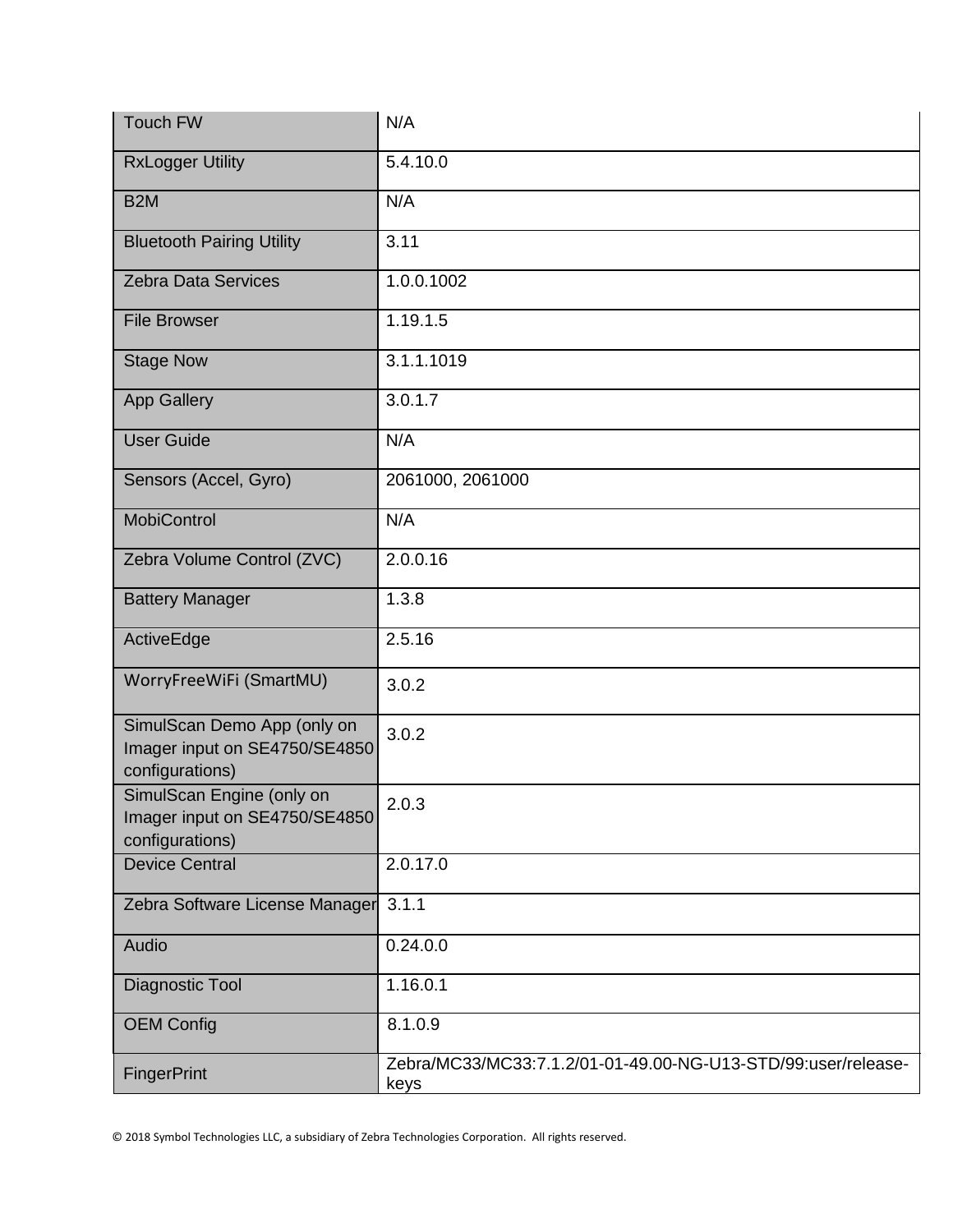|                      | Zebra/MC33/MC33C:7.1.2/01-01-49.00-NG-U13-<br>STD/99:user/release-keys |
|----------------------|------------------------------------------------------------------------|
| Security Patch Level | November 01, 2018                                                      |
| <b>GMS Version</b>   | 7.1 r8                                                                 |

# **1. CFE v13 Updates:**

- ❖ CFE\_ATLAS\_01-01-49.00-NG-U13-STD.zip (GMS)
- 1. **Android Security Patch Level:** November 1, 2018 Use the link below to see the Android Security bulletin for more information: <https://source.android.com/security/bulletin/>
- 2. MX, StageNow, EMDK, Datawedge, Enterprise keyboard component updates: **Note**: For detailed release notes, please refer [http://techdocs.zebra.com](http://techdocs.zebra.com/)
	- o MX: 8.2.3.1
		- a. SPR35665 Resolved an issue wherein Google keyboard settings are not persisting through a reboot when configured directly after factory reset.
		- b. SPR34771 Resolved a synchronization issue in Mx.
	- o StageNow client: 3.1.1.1019
	- o EMDK: 7.0.0.2000
	- o DataWedge: 7.0.4
	- o Enterprise Keyboard: 1.9.0.9
		- a. SPR35603 Fixed an issue wherein Enterprise Keyboard was disappearing when an external keyboard was connected.
- 3. SPR35286 Resolved issue where alpha keys do not work properly on 29-key keyboard in certain applications.
- 4. SPR35692 Fixed an issue where it was not possible to disable "Show virtual keypad" from "Settings / Languages & Input / Physical Keyboard".
- 5. Added enable/disable Settings drawer feature implementation in OSX.
- 6. B2M client included in disabled mode.

# **2. CFE v12 Updates:**

- ❖ CFE\_ATLAS\_01-01-49.00-NG-U12-STD.zip (GMS)
- 1. **Android Security Patch Level:** October 1, 2018

Use the link below to see the Android Security bulletin for more information: <https://source.android.com/security/bulletin/>

- 2. Updated below mentioned components:
	- o WiFi: FUSION\_BA\_2\_10.0.3.019:
		- a. Enable/Disable FAPI support to turn ON/OFF hotspot via CSP.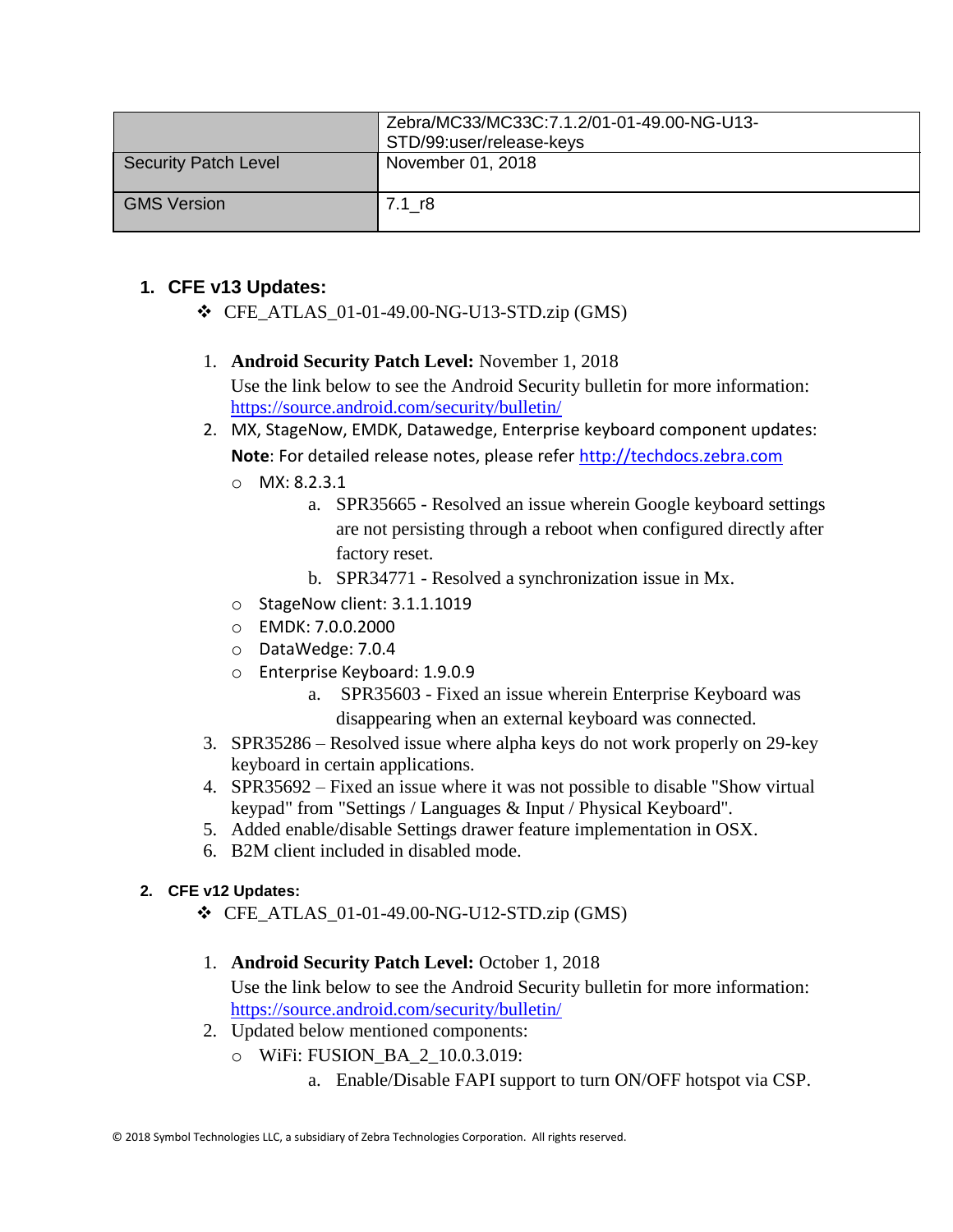- b. SPR34760 Resolved an issue wherein the device was unable to reconnect after some idle hours in low coverage.
- c. Enable/Disable Captive Portal Support.
- o SmartMU: Version 3.0.2:
	- a. SmartMU app name change to WorryFreeWiFi
- o Device Central: Version 2.0.17.0
- o Scanning Framework: Version 19.11.37.1
	- a. SPR34484 Resolved an issue wherein exceptions were not thrown when multiple apps try to open scanner instance without earlier instance being released.
- 3. SPR34300 Added Auto Screen Rotation to Lock screen.
- 4. SPR35090 Resolved an issue wherein disabling captive portal detection was not working.
- 5. SPR35065 Resolved an issue to include the correct EXIF orientation tag data in the jpeg image capture by camera.
- 6. SPR35462 Fixed an issue wherein keyboard selection notification was being shown on hard keypad devices.
- 7. SPR35216 Resolved an issue where Proxy Auto Config (PAC) did not work properly following stops/restarts of the PacService
- 8. SPR35188 Disabled QC Quick Charge 3.0 which allows the device to charge at 9v (since many 3rd party cables are rated for only 5v use).
- 9. SPR34978 Resolved an issue wherein the device was unable to set private apn through EMDK or StageNow.
- 10. SPR35021 Resolved an issue where Auto PAC Proxy settings are not preserved after Android desert update.
- 11. Added new APN for Telstra-M2M.

### **3. CFE v11 Updates:**

- ❖ CFE\_ATLAS\_01-01-49.00-NG-U11-STD.zip (GMS)
- 12. **Android Security Patch Level:** September 1, 2018

Use the link below to see the Android Security bulletin for more information: <https://source.android.com/security/bulletin/>

- 13. Updated below mentioned components:
	- o Enterprise Keyboard: Version 1.9.0.4
	- o Diagnostic Tool: Version 1.16.0.1
	- o OEMConfig: Version 8.1.0.9
	- o Device Central: Version 2.0.11.0
	- o Zebra Software License Manager: Version 3.1.1
	- o Zebra Data Services: Version 1.0.0.1002
- 14. MX, StageNow, EMDK, Datawedge component updates:

 **Note**: For detailed release notes, please refer [http://techdocs.zebra.com](http://techdocs.zebra.com/)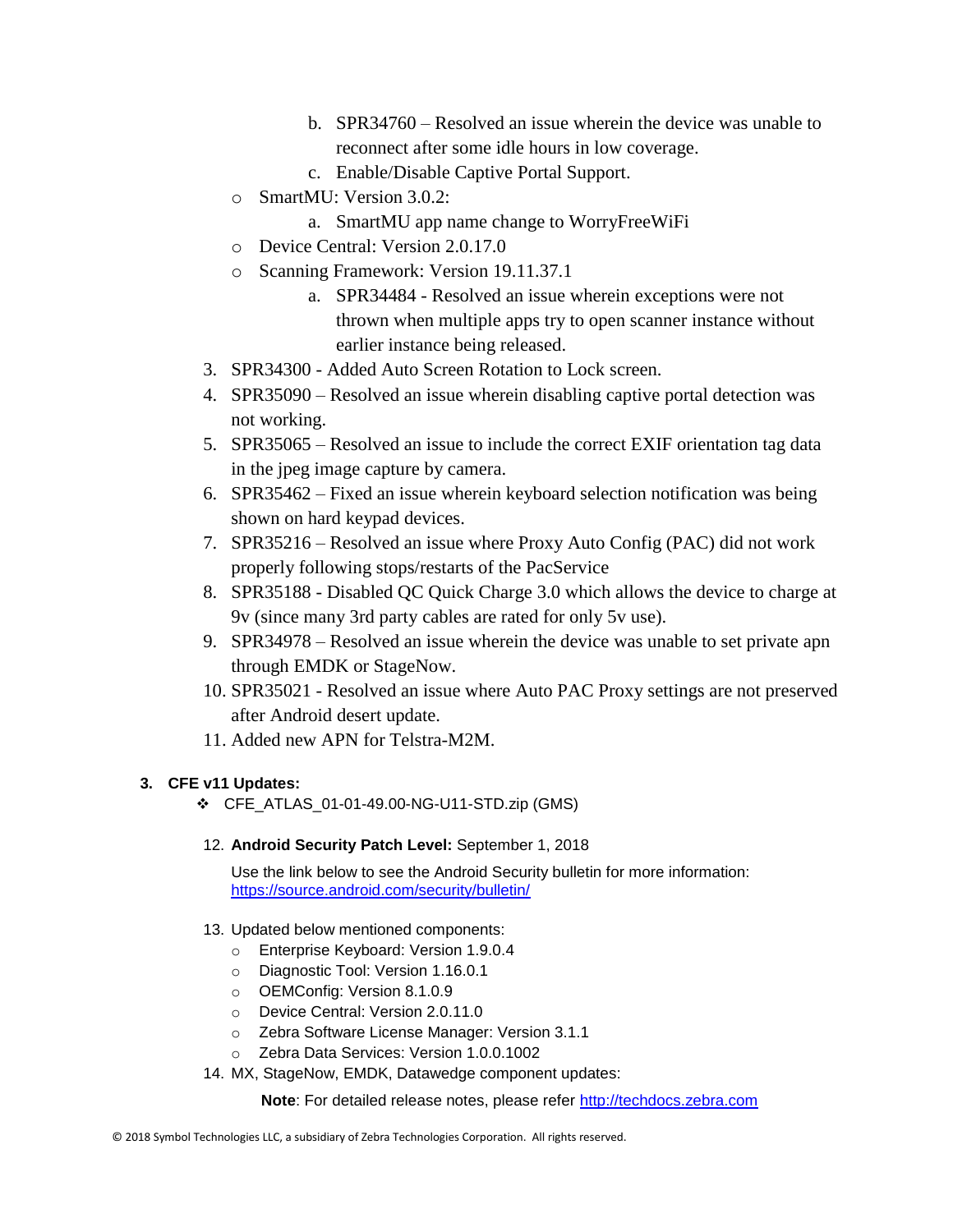- $\circ$  MX: Version 8.1.0.10
	- a. SPR34716 Resolved an issue wherein the MX was getting killed by Backup manager and didn't restart properly.
- o StageNow: Version 3.1.1.1018
- o EMDK: Version 6.10.12.1312
- o Datawedge: Version 6.9.49
	- a. SPR34429 Resolved an issue wherein DataWedge failed to load "default Profile0".
	- b. SPR34614 Resolved an issue in DataWedge wherein scanner could not be enabled due to quick enabling and disabling of scanner through Intents.
	- c. SPR34972 Implemented new parameters in scanner input plugin API so that the API takes considerable less time to suspend/reenable of the scanner
- 15. CVE-2018-5383 was corrected preventing unauthenticated BT pairing.
- 16. SPR34716 Resolved an issue wherein the MX was getting killed by Backup manager and didn't restart properly.
- 17. Included Zebra Software License Manager v3.1.1.
- 18. Added LEAP Profile support.
- 19. Data Analytics changes:
	- o DataAnalytics has been renamed to Zebra Data Service.
	- o DAInBuiltDCA has been renamed to Zebra Data Service Plugin.
	- o SettingsEULA has been renamed to Zebra Data Services.
	- $\circ$  In this release, the ZDS-EULA pop up during configuring the device, can be automatically skipped if the device is configured for Device Owner mode or when SUWBypass is used.
	- $\circ$  DO mode configuration mechanism includes NFC bump, QR code, AFW# and Zero touch.
	- o SUW Setup Wizard Bypass can set with PowerMgr CSP.
	- $\circ$  On Automatic skipping of Zebra EULA, Zebra's default settings and data collection rules will be configured on the device.

#### **4. CFE v10 Updates:**

- ❖ CFE\_ATLAS\_P10\_NG\_01-01.49.zip (GMS)
- 1. **Android Security Patch Level:** August 1, 2018

Use the link below to see the Android Security bulletin for more information: <https://source.android.com/security/bulletin/>

- 2. Updated below mentioned components:
	- o OSX Version QCT.71.7.7.1
	- o Scanning Framework Version 19.11.37.0
- 3. SPR34695 Resolved an issue wherein Google play protect setting was not persisting across reboot.
- 4. SPR35062 Resolved an issue wherein setting Default Launcher was failing when more than one third party launcher was installed in the device.
- 5. SPR34648 Resolved an issue where malformed DHCP Option 150 (TFTP Server Address) was passed during DHCP exchange.
- 6. SPR34445 Resolved an issue wherein scanner exceptions were observed while scanning DATAMATRIX barcodes using DS3678 scanner resulting in scanner beam failures.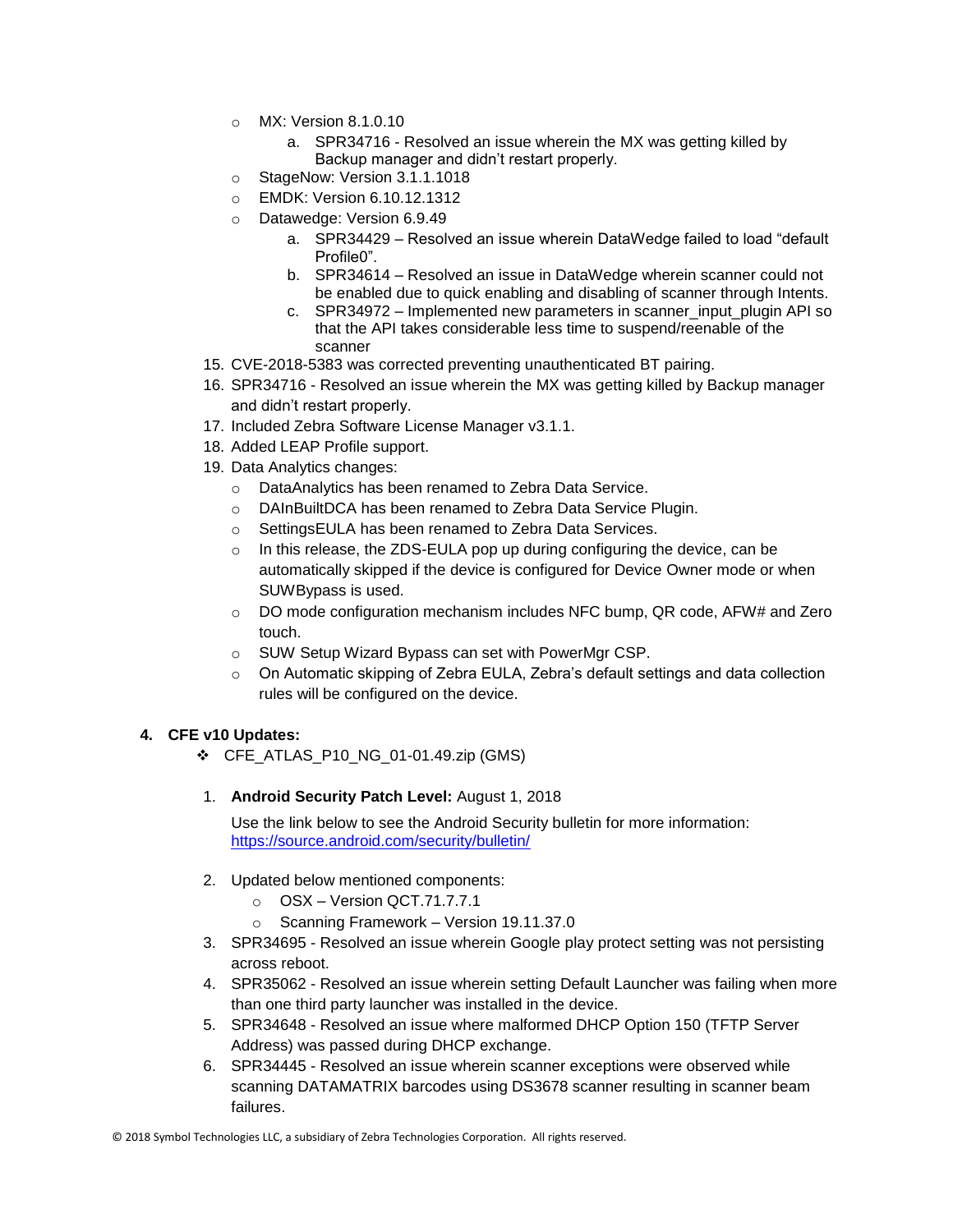- 7. SPR34310 Resolved an issue where in CANCELREAD API was not working when Continuous Mode was enabled.
- 8. SPR34757 Resolved an issue where DHCP Option 42 (NTP servers) has more entries than expected.
- 9. SPR34046 Resolved an issue wherein there were Bluetooth scanner disconnections noticed while audio was being played simultaneously on BT headset.

#### **5. CFE v9 Updates:**

- ❖ CFE\_ATLAS\_P09\_NG\_01-01.49.zip (GMS)
- 1. **Android Security Patch Level:** July 1, 2018 Use the link below to see the Android Security bulletin for more information: <https://source.android.com/security/bulletin/>
- 2. Updated below mentioned components:
	- $\circ$  MX Version 8.0.2.0
	- $\circ$  FKB Version 1.8.0.8
	- o StageNow Client Version 3.0.1.1038
	- o DataWedge Version 6.8.54
	- o WiFi FUSION\_BA\_2\_10.0.1.019\_N
	- o SmartMU Version 3.0.1
	- o OSX Version QCT.71.7.7.0
	- o DataAnalytics Version 3.3.0.1113
- 3. After an upgrade from non-EULA to EULA BSP, the Data Analytics Engine (DAE) upgrades to v3.3.0.1113 and takes about 35 secs to initialize for the first time. During this time the Settings->Zebra (EULA) page will show the default status of Device Data toggle button as enabled until initializing is complete.
- 4. Audio Optimization resulting in a 75% reduction is buffering between HAL and ALSA in both the RX and TX leg of a VoIP Call reducing device's contribution to the mouth to ear delay significantly. Impact is to VoIP use case only on all SKU's.
- 5. SPR34894 Fixed an issue in DataWedge wherein scanner could not be enabled due to quick enabling and disabling of scanner through Intents.
- 6. SPR34743 Keyboard configuration properties has been changed for software keyboard pop up scenario.
- 7. SPR34906 Resolved an issue wherein device used to get stuck in the boot up screen on Velocity app installed devices.
- 8. SPR33599 Resolved an issue wherein few system apps were being disabled after Applock whitelist mode was enabled.
- 9. SPR33818 Fixed an issue wherein certain decoder type values were not persisting across a scanner enable/disable cycle.
- 10. SPR34267 Resolved an issue wherein user was not able to enable USB debugging option using StageNow.
- 11. SPR33639 Resolved an issue wherein the customer app install and launch during device sleep state and device stop emitting scan beam after awake from suspend.
- 12. SPR34614 Resolved an issue in DataWedge wherein scanner could not be enabled due to quick enabling and disabling of scanner through Intents.
- 13. SPR33920 Resolved an issue wherein devices failed to connect to WLAN network if the country selection is set to Japan.
- 14. SPR34717 Added support for new method of creating the Applock Whitelist.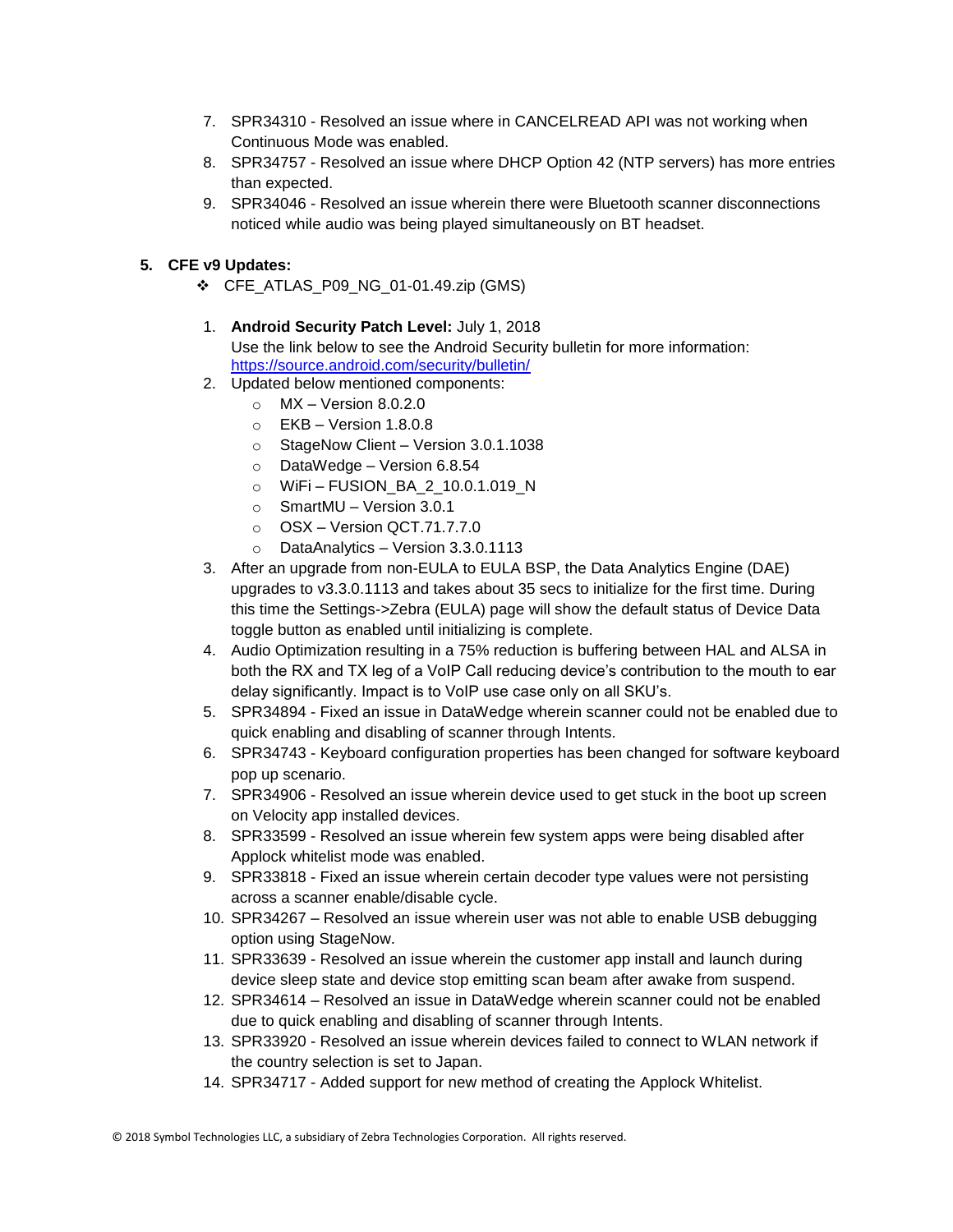- 15. SPR34346 Resolved an issue wherein Velocity app installation was not persisting after reboot.
- 16. SPR34888 Resolved an issue wherein user could not launch Key Programmer in Settings App.
- 17. SPR34595 Resolved an issue wherein Storage Card path was inaccessible through StageNow.

## **6. CFE v8 Updates:**

- $\div$  CFE\_ATLAS\_P08\_NG\_01-01.49.zip (GMS)
- 1. **Android Security Patch Level:** June 1, 2018 Use the link below to see the Android Security bulletin for more information: <https://source.android.com/security/bulletin/>
- 2. Resolved an issue wherein KeyProgrammer fails to open via Device settings.
- 3. Build Number format has been updated.
- 4. Added First Api Level property for MC33 and VC80x products.

### **7. CFE v7 Updates:**

- $\div$  CFE\_ATLAS\_P07\_NG\_01-01.49.zip (GMS)
- 1. **Android Security Patch Level:** May 1, 2018

Use the link below to see the Android Security bulletin for more information: <https://source.android.com/security/bulletin/>

2. Fix for Zebra setup wizard popup after OS upgrade.

#### 3. **Updated below components:**

- o MX: 8.0.0.10
- o StageNow client: 3.1.0.1037
- o DataWedge: 6.8.50
- o Enterprise Keyboard: 1.8.0.8
- o EMDK: 6.9.16.1216
- 4. Build ID format has been updated.
- 5. Included Zebra Software License Manager v3.0.1.
- 6. Added Wi-Fi power table for Japan.
- 7. SPR34179 Resolved an issue wherein device connects slowly to an AP.
- 8. SPR34175 Resolved an issue wherein device does not show preview information in Messaging App when language toggles from right-to-left.
- 9. SPR34259 Added support to use USBMgr CSP to limit the standard 4 options on device to only allow UsbExternalStorageUsage.
- 10. SPR34307 Resolved an issue wherein the device was unable to be staged via StageNow.
- 11. SPR34083/34014/32519 Resolved an issue wherein disabling WWAN radio via Airwatch using StageNow XML fails.
- 12. SPR33977 Resolved an issue wherein set time zone issue observed with StageNow.
- 13. SPR34213/31491 Resolved an issue wherein the device was unable to stage via StageNow.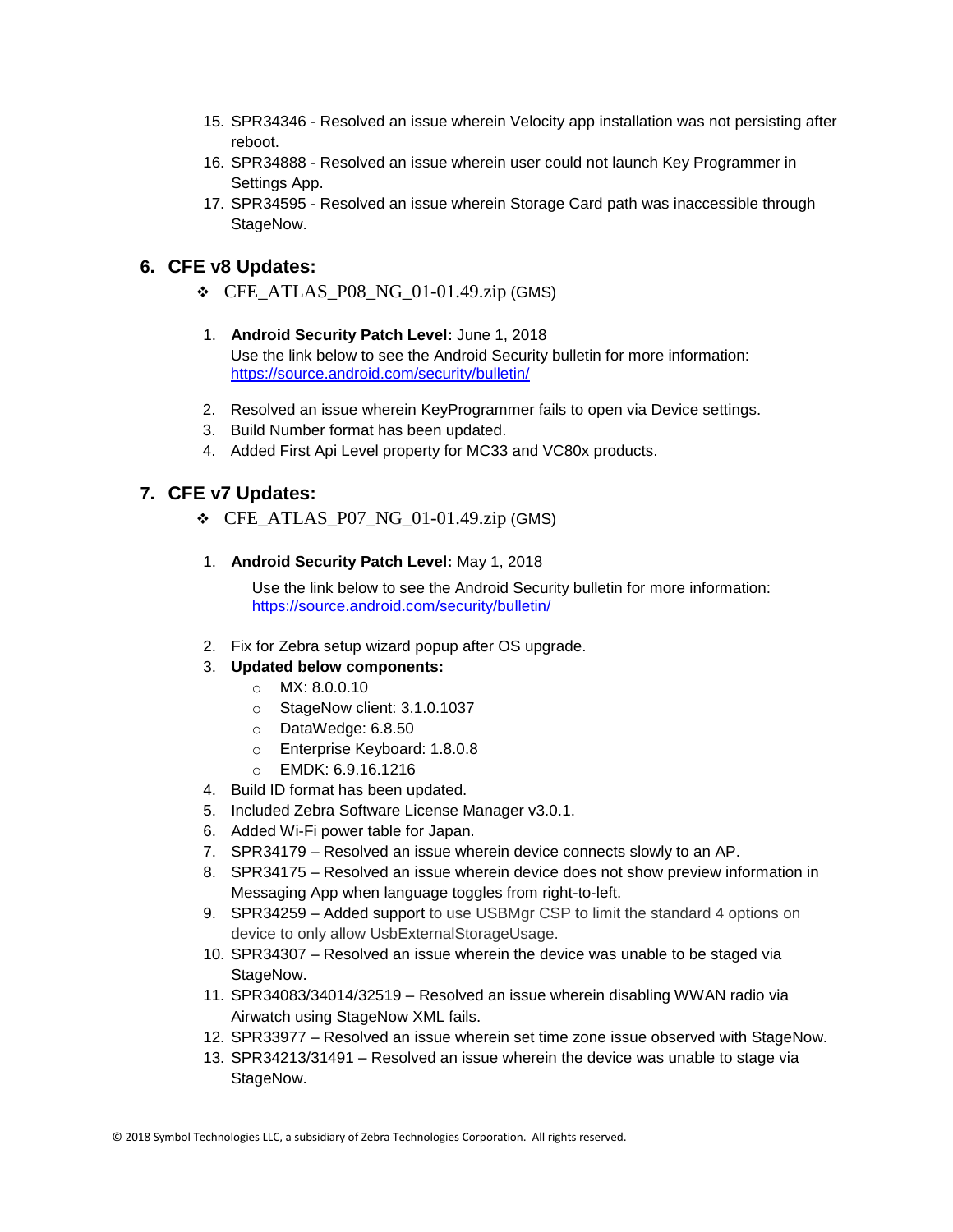- 14. SPR34420 Resolved an issue wherein floating scan bubble issue observed with Enterprise Keyboard.
- 15. SPR33755 Resolved an issue wherein the Whitelisted apps were unable to submit XML to MX.
- 16. SPR33207 Resolved an issue wherein the Device Diagnostic tool had an issue with reading the Battery Cycles in the application for PP+ batteries.
- 17. SPR33671 Resolved an issue wherein user was unable to create WIFI profile with username as backslash followed by number.
- 18. SPR33862 Resolved an issue wherein the Screen Time off settings using Display manager CSP was not working.
- 19. SPR33973 Resolved an issue wherein erroneously loading default profile by providing feature to ignore disabled profiles in DataWedge.
- 20. SPR33848 Added support to included category field in intent profile in StageNow.
- 21. SPR34189 Resolved an issue wherein low ram and oom limit adjustments to provide more free memory.
- 22. SPR33876 Resolved an issue wherein Display Timeout was unable set via StageNow.
- 23. SPR33607 Resolved an issue where few fresh devices were unable to stage after unbox the device.
- 24. SPR33538 Resolved an issue wherein the Scanner beam stuck off and No LED beam while pressing scanner button.
- 25. SPR33981 Resolved an issue Czech Republic Regulatory Country could not be set using Wifi config profile.
- 26. Added Enterprise Browser package (com.symbol.enterprisebrowser) to white listed apps.
- 27. Resolved an issue wherein Settings App crashes while performing "Network Settings Reset".
- 28. A new device settings menu and an initial setup screen have been added to easily configure the Zebra analytics engine. The initial setup screen will be displayed upon bootup following an Enterprise Reset or Factory Reset. This screen can be skipped on an Enterprise Reset by provisioning using a StageNow profile (PowerMgr CSP), similar to what is available for the Google setup wizard bypass.
- 29. Resolved an issue wherein Bluetooth tethering was not working.

#### **8. Update005 Updates:**

❖ CFE-VC80x\_MC33-01-01-48-NG-00-A-05.zip (GMS)

| Components | <b>New Features</b>                                                                                                            |
|------------|--------------------------------------------------------------------------------------------------------------------------------|
| OS         | Added support for FIPS                                                                                                         |
| Battery    | Added support for battery hotswap with up to 30 seconds for Wifi/BT<br>persistence                                             |
| Scanning   | Added Simulscan on the part numbers with imager<br>Added support for RS507x<br>Fixed Bluetooth scanner firmware update failure |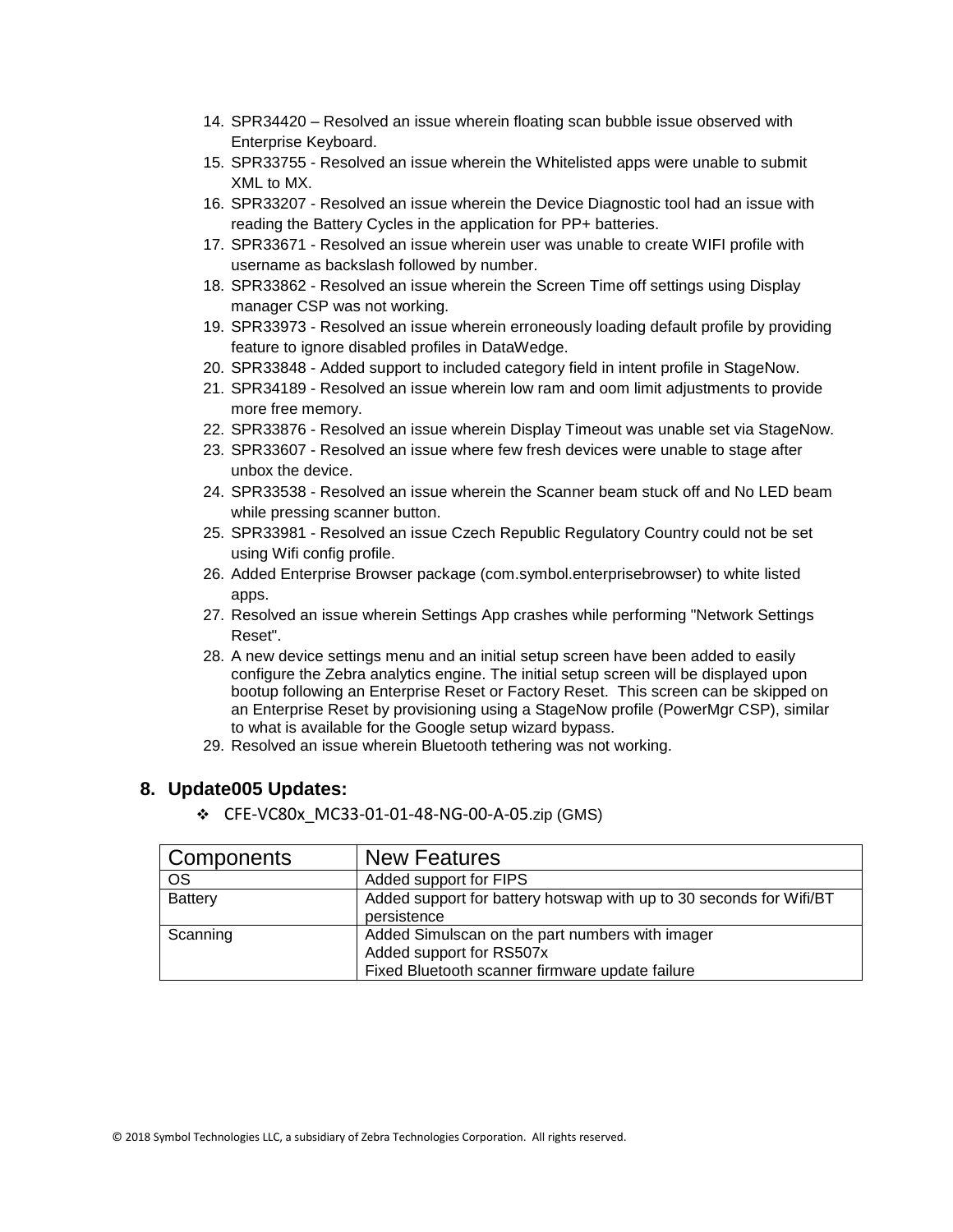| DataWedge   | Fixes:                                                                                                                                                                                                                                                                                                                                                                                        |
|-------------|-----------------------------------------------------------------------------------------------------------------------------------------------------------------------------------------------------------------------------------------------------------------------------------------------------------------------------------------------------------------------------------------------|
|             | SPR-33973 Resolved issue where Wrong profile gets loaded<br>when SwitchToProfile intent is used                                                                                                                                                                                                                                                                                               |
|             | SPR 33538 - Not able to load the correct profile when Switch To<br>Profile intent is used.                                                                                                                                                                                                                                                                                                    |
|             | Features:                                                                                                                                                                                                                                                                                                                                                                                     |
|             | Changed the default Simul Scan template in a DataWedge profile                                                                                                                                                                                                                                                                                                                                |
|             | to "Default - Barcode 4.xml".                                                                                                                                                                                                                                                                                                                                                                 |
|             | Added support for Dynamic template parameters in SimulScan<br>$\bullet$                                                                                                                                                                                                                                                                                                                       |
|             | configuration.<br>Added Multibarcode support.<br>$\bullet$                                                                                                                                                                                                                                                                                                                                    |
|             | Added a barcode separator for multbarcode feature.<br>$\bullet$                                                                                                                                                                                                                                                                                                                               |
|             | Intent API extensions:<br>$\bullet$                                                                                                                                                                                                                                                                                                                                                           |
|             | 1. Added support to import full configuration database or profile<br>configuration database via intent API.                                                                                                                                                                                                                                                                                   |
|             | 2. Added support to get and set configuration of Serial Input<br>Plugin settings.                                                                                                                                                                                                                                                                                                             |
|             | Added support to install an application while in device in suspend<br>mode and make it to work with DataWedge. (SPR - 33639)                                                                                                                                                                                                                                                                  |
| <b>EMDK</b> | Fixes:                                                                                                                                                                                                                                                                                                                                                                                        |
|             | Unable to create a DataWedge profile using EMDK Profile<br>Manager.                                                                                                                                                                                                                                                                                                                           |
|             | "getLabelType()" method returns "UNDEFINED" for mailmark and<br>$\bullet$<br>Hanxin barcode                                                                                                                                                                                                                                                                                                   |
|             | Features:                                                                                                                                                                                                                                                                                                                                                                                     |
|             | Enhanced Barcode Manager API:                                                                                                                                                                                                                                                                                                                                                                 |
|             | Added support for the Mutli-Barcode decoding feature. This<br>feature allows scanning multiple barcodes in one single scan:<br>Added new value "MULTI_BARCODE" in enum ScanMode to<br>$\circ$<br>enable decoding multiple barcodes at a time.<br>Added new class "MultiBarcodeParams" in ScannerConfig<br>$\circ$<br>with parameter "barcodeCount" to set the barcode count to be<br>scanned. |
|             | <b>Enhanced SerialComm API:</b><br>The new flowControlMode feature has been added in the<br>SerialConfig class with RTS_CTS, XON_XOFF and NONE as<br>possible values.                                                                                                                                                                                                                         |
| МX          | Fixes:                                                                                                                                                                                                                                                                                                                                                                                        |
|             | "Zebra Mobility Extensions Version" is shown as 1.3 on Airwatch<br>agent when UUT RAM is 85% filled<br>SPR-34145: Fixed issue where Wlan with WEP key INDEX 2 is<br>not kept                                                                                                                                                                                                                  |
|             |                                                                                                                                                                                                                                                                                                                                                                                               |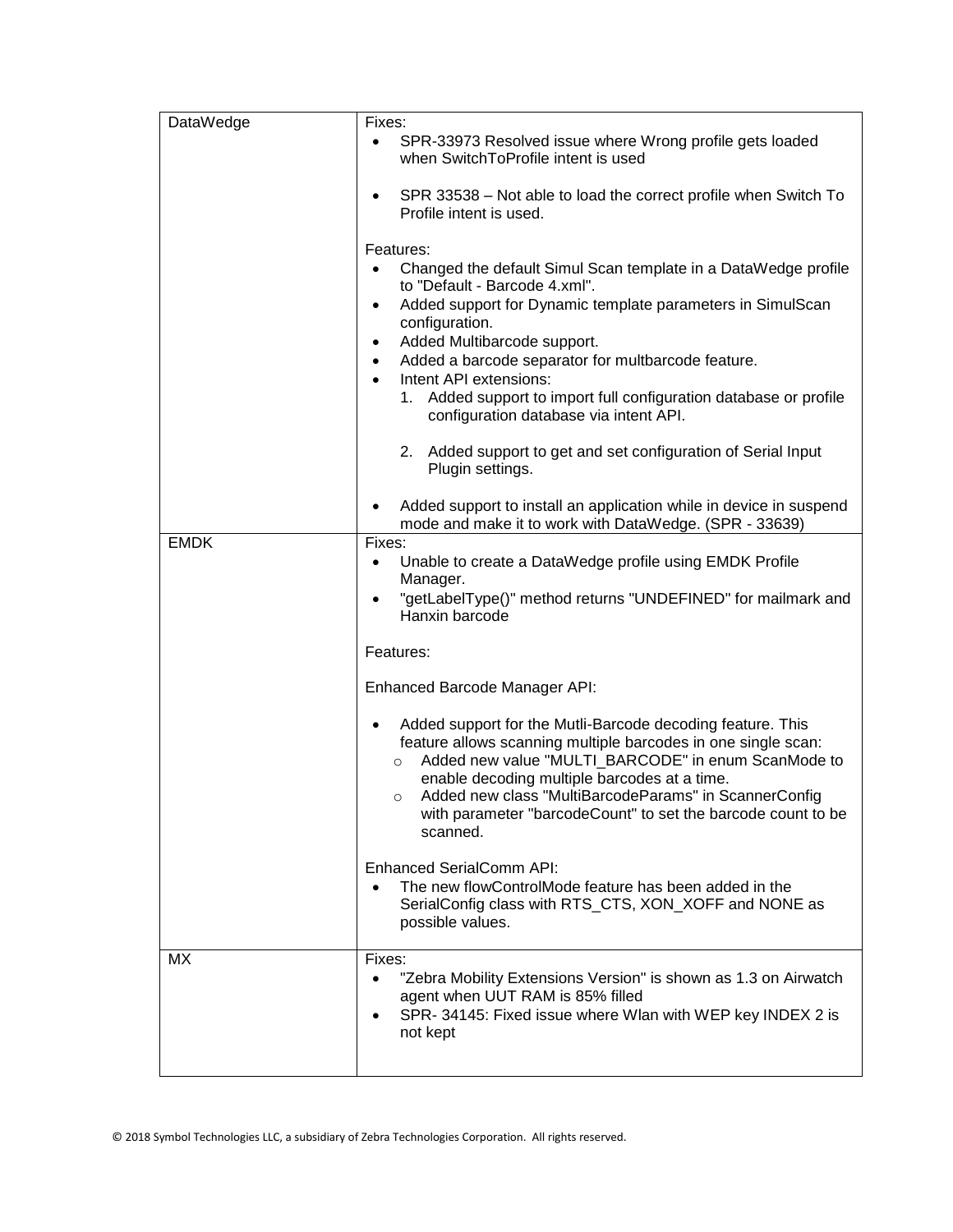| <b>OEMConfig</b> | Fixes:<br>"SignalOccurrenceOfThreat" parm is not added in threatStep |
|------------------|----------------------------------------------------------------------|
| Ivanti Velocity  | Integrated Velocity ATTE 2.0                                         |

### **9. CFE v4 Updates:**

- ❖ CFE-VC80x\_MC33-01-01-48-NG-00-A-04.zip (GMS)
- 1. **Android Security Patch Level:** March 5, 2018

Use the link below to see the Android Security bulletin for more information: <https://source.android.com/security/bulletin/>

#### 2. **Updated below components:**

- o Datawedge: 6.7.34
- o StageNow: 2.10.1.1386
- o EMDK: 6.8.20.1120
- o MX: 7.2.0.6
- o File browser: 1.19.1.2
- 3. SPR33311 Resolved an issue wherein RS507 is unable to connect via Bluetooth using Voxware voice application.
- 4. SPR33302 Resolved an issue wherein disabling the oval capacitive key via StageNow fails.
- 5. SPR34267 Resolved an issue wherein USB debugging failed to get enabled via StageNow.
- 6. SPR33639 Resolved an issue wherein device stops emitting scan beam after waking up from suspend state.
- 7. SPR33799 Resolved an issue wherein DataWedge was sending char 10 instead of char 13.

### **10.CFE v3 Updates:**

- ❖ CFE-VC80x\_MC33-01-01-48-NG-00-A-03.zip (GMS)
- 1. Spectre and Meltdown (CVE-2017-5753, 5715, 5754) remediation provided by updates to timer access for CVE-2017-13218.
- 2. Fix for bug: BT connection state does not persist across reboots, if location settings is in enabled state

# <span id="page-10-0"></span>**Device Compatibility**

This software release has been approved for use on the following devices.

| <b>Device Part Number</b> | <b>Operating System</b> | Device Part number | <b>Operating System</b> |
|---------------------------|-------------------------|--------------------|-------------------------|
| MC330K-GE3HA3NA           | Android N               | MC330M-RL4SG2RW    | Android N               |
| MC330K-GE3HA3RW           | Android N               | MC330M-SI2HA2RW    | Android N               |
| MC330K-GE4HA3NA           | Android N               | MC330M-SI30A2RW    | Android N               |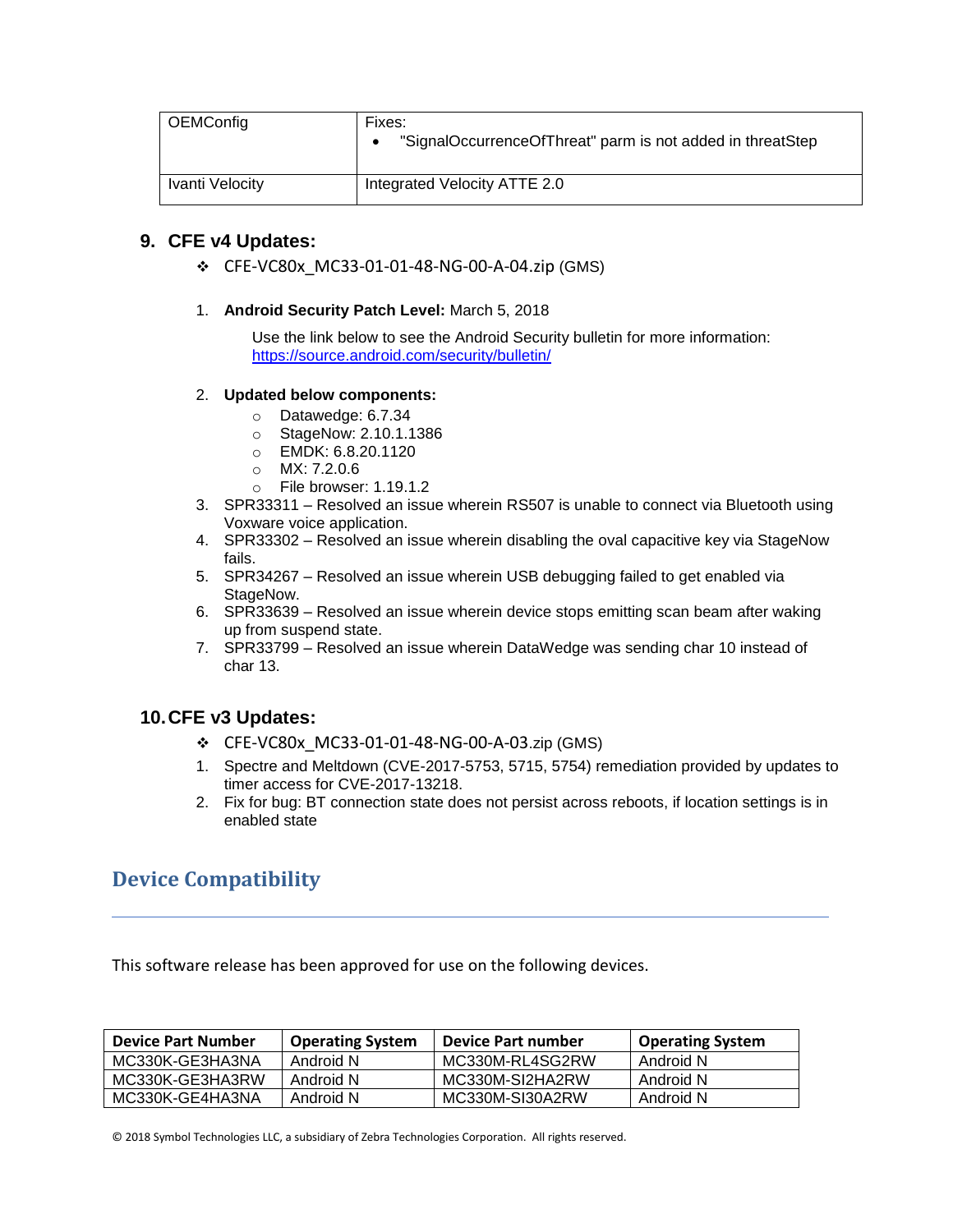| MC330K-GE4HA3RW | Android N        | MC330M-SI3HA2NA   | Android N |
|-----------------|------------------|-------------------|-----------|
| MC330K-GE4HA4NA | Android N        | MC330M-SI3HA2RW   | Android N |
| MC330K-GE4HA4RW | Android N        | MC330M-SI40A2NA   | Android N |
| MC330K-GI3HA3NA | Android N        | MC330M-SI4HA2NA   | Android N |
| MC330K-GI3HA3RW | Android N        | MC330M-SI4HA2RW   | Android N |
| MC330K-GI3HA4RW | Android N        | MC330M-SI4HG2NA   | Android N |
| MC330K-GI4HA3NA | Android N        | MC330M-SL2HA2RW   | Android N |
| MC330K-GI4HA3RW | Android N        | MC330M-SL2HG2RW   | Android N |
| MC330K-GI4HA4NA | Android N        | MC330M-SL3HA2NA   | Android N |
| MC330K-GI4HA4RW | Android N        | MC330M-SL3HA2RW   | Android N |
| MC330K-GI4HG3NA | Android N        | MC330M-SL4HA2NA   | Android N |
| MC330K-GI4HG3RW | Android N        | MC330M-SN3HA2RW   | Android N |
| MC330K-GI4HG4NA | Android N        | MC330M-SN4HA2NA   | Android N |
| MC330K-GI4HG4RW | Android N        | MC330M-RL2SG2US   | Android N |
| MC330K-GL2HA3RW | Android N        | MC330M-SL4HG2US   | Android N |
| MC330K-GL3HA3RW | Android N        | MC330M-SL3HG2US   | Android N |
| MC330K-GL3HA4RW | Android N        | MC330M-RL4SG2US   | Android N |
| MC330K-GL4HA3NA | Android N        | MC330M-RL3HG2US   | Android N |
| MC330K-GL4HA3RW | Android N        | MC330M-SN4HG2US   | Android N |
| MC330K-GL4HA4NA | Android N        | MC330M-SI3HG2US   | Android N |
| MC330K-GL4HA4RW | Android N        | MC330M-GL4HG2US   | Android N |
| MC330K-GL4HG3RW | Android N        | MC330M-GL3HG2US   | Android N |
| MC330K-RC3HA4NA | Android N        | MC330M-GL2HG2US   | Android N |
| MC330K-RC3HA4RW | Android N        | MC330M-GI3HG2US   | Android N |
| MC330K-RC3HG4RW | Android N        | MC330M-GI2HG2US   | Android N |
| MC330K-RC4HA4NA | Android N        | MC330K-SN4HG3US   | Android N |
| MC330K-RC4HA4RW | Android N        | MC330K-SI3HG3US   | Android N |
| MC330K-RL3HA3RW | Android N        | MC330K-GL4HG3US   | Android N |
| MC330K-RL3HG3RW | Android N        | MC330K-RC4HG4US   | Android N |
| MC330K-RL3SG3RW | Android N        | MC330K-RC3HG4US   | Android N |
| MC330K-RL4HA3NA | Android N        | MC330K-GL4HG4US   | Android N |
| MC330K-RL4HA3RW | Android N        | MC330K-GI3HG3US   | Android N |
| MC330K-RL4HG3NA | Android N        | MC330K-SP4HG4US   | Android N |
| MC330K-SB3HA4NA | Android N        | MC330K-SP3HG4US   | Android N |
| MC330K-SB3HA4RW | Android N        | MC330K-SB3HG4US   | Android N |
| MC330K-SB3HG4RW | Android N        | MC330K-SE4HG3US   | Android N |
| MC330K-SB4HA4NA | Android N        | MC330K-SE3HG3US   | Android N |
| MC330K-SB4HA4RW | <b>Android N</b> | MC330K-SE2HG3US   | Android N |
| MC330K-SB4HG4NA | Android N        | MC330K-GE4HG3US   | Android N |
| MC330K-SE2HA3RW | Android N        | MC330K-GE3HG3US   | Android N |
| MC330K-SE3HA3NA | Android N        | MC330K-GE2HG3US   | Android N |
| MC330K-SE3HA3RW | Android N        | MC330K-SG4HG4US   | Android N |
| MC330K-SE4HA3NA | Android N        | MC330K-SG3HG4US   | Android N |
| MC330K-SE4HA3RW | Android N        | MC330K-SG2HG4US   | Android N |
| MC330K-SG3HA4NA | Android N        | MC330K-GE4HG4US   | Android N |
| MC330K-SG3HA4RW | Android N        | MC330K-GE2HG4US   | Android N |
| MC330K-SG4HA4NA | Android N        | MC330K-GI3HG3US01 | Android N |
| MC330K-SI2HA3RW | Android N        | MC330M-SN3HG2RW   | Android N |
| MC330K-SI3HA3NA | Android N        | MC330M-SL3HG2RW   | Android N |
| MC330K-SI3HA3RW | Android N        | MC330M-SI4HG2RW   | Android N |
| MC330K-SI3HG3RW | Android N        | MC330M-SI3HG2RW   | Android N |
| MC330K-SI4HA3NA | Android N        | MC330M-SI2HG2RW   | Android N |
| MC330K-SI4HA3RW | Android N        | MC330M-RL3HG2RW   | Android N |
|                 |                  |                   |           |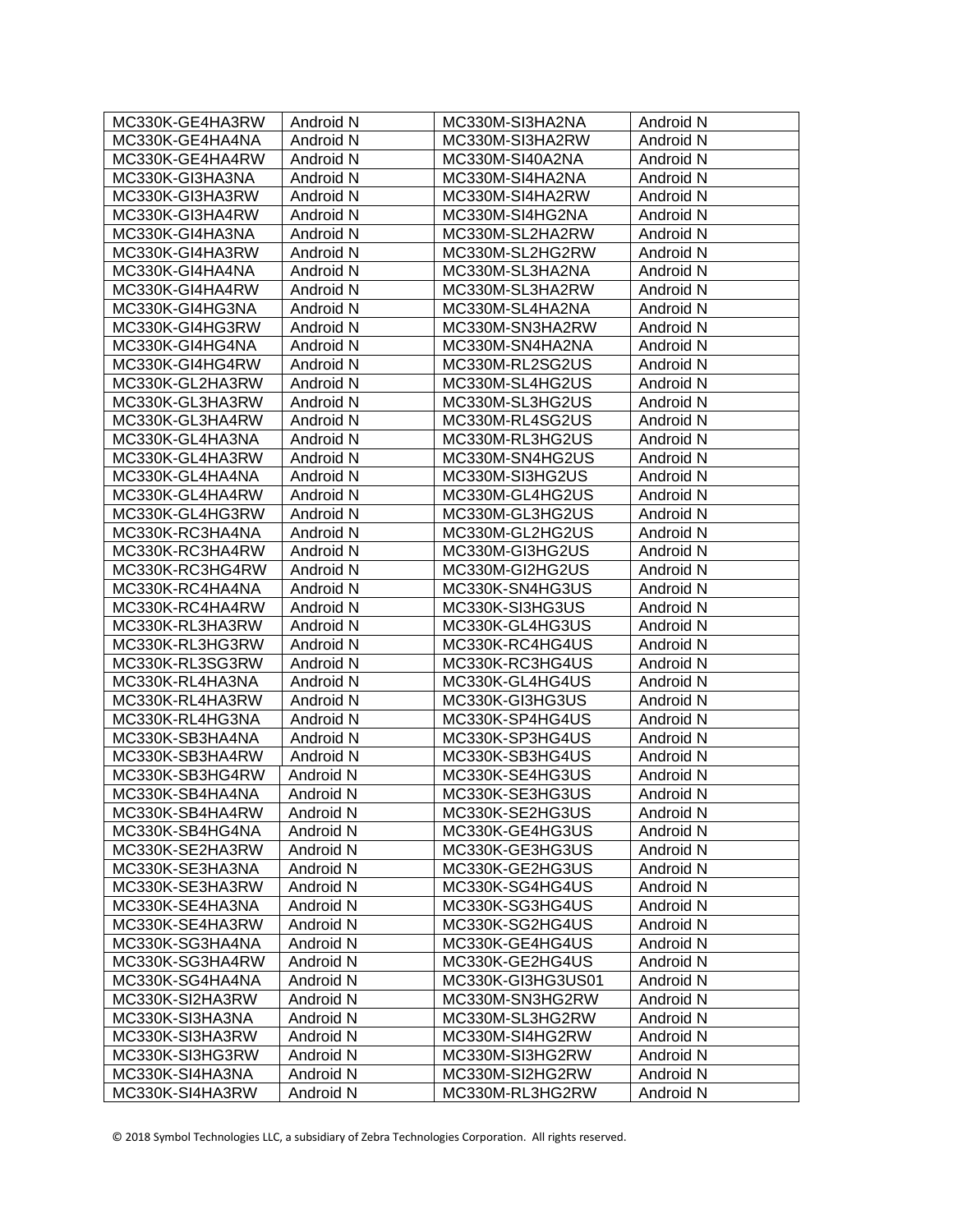| MC330K-SI4HG3NA | Android N | MC330M-RL2SG2RW   | Android N |
|-----------------|-----------|-------------------|-----------|
| MC330K-SL2HA3RW | Android N | MC330M-GL4HG2RW   | Android N |
| MC330K-SL4HA3RW | Android N | MC330M-GL2HG2RW   | Android N |
| MC330K-SN3HA3RW | Android N | MC330M-GI4HG2RW   | Android N |
| MC330K-SN4HA3NA | Android N | MC330M-GI4HG2IN   | Android N |
| MC330K-SN4HA3RW | Android N | MC330M-GI3HG2IN   | Android N |
| MC330K-SP3HA4NA | Android N | MC330M-GI2HG2RW   | Android N |
| MC330K-SP3HA4RW | Android N | MC330K-SP4HG4RW   | Android N |
| MC330K-SP4HA4NA | Android N | MC330K-SP3HG4RW   | Android N |
| MC330K-SP4HA4RW | Android N | MC330K-SN4HG3RW   | Android N |
| MC330M-GI2HA2NA | Android N | MC330K-SN3HG3RW   | Android N |
| MC330M-GI2HA2RW | Android N | MC330K-SL4HG3RW   | Android N |
| MC330M-GI30A2RW | Android N | MC330K-SL2HG3RW   | Android N |
| MC330M-GI3HA2IN | Android N | MC330K-SI4HG3RW   | Android N |
| MC330M-GI3HA2NA | Android N | MC330K-SI2HG3RW   | Android N |
| MC330M-GI3HA2RW | Android N | MC330K-SG3HG4RW   | Android N |
| MC330M-GI3HG2RW | Android N | MC330K-SG2HG4RW   | Android N |
| MC330M-GI40A2NA | Android N | MC330K-SE4HG3RW   | Android N |
| MC330M-GI4HA2IN | Android N | MC330K-SE3HG3RW   | Android N |
| MC330M-GI4HA2NA | Android N | MC330K-SE2HG3RW   | Android N |
| MC330M-GI4HA2RW | Android N | MC330K-SB4HG4RW   | Android N |
| MC330M-GI4HG2NA | Android N | MC330K-RL4HG3RW   | Android N |
| MC330M-GL2HA2NA | Android N | MC330K-RC4HG4RW   | Android N |
| MC330M-GL2HA2RW | Android N | MC330K-GL4HG3RW   | Android N |
| MC330M-GL3HA2NA | Android N | MC330K-GL3HG4RW   | Android N |
| MC330M-GL3HA2RW | Android N | MC330K-GL3HG3RW   | Android N |
| MC330M-GL3HG2RW | Android N | MC330K-GL2HG3RW   | Android N |
| MC330M-GL40A2NA | Android N | MC330K-GI3HG4RW   | Android N |
| MC330M-GL40A2RW | Android N | MC330K-GI3HG3RW   | Android N |
| MC330M-GL4HA2NA | Android N | MC330K-GE4HG4RW   | Android N |
| MC330M-GL4HA2RW | Android N | MC330K-GE4HG3RW   | Android N |
| MC330M-RL2SA2NA | Android N | MC330K-GE3HG3RW   | Android N |
| MC330M-RL2SA2RW | Android N | MC330K-GE2HG4RW   | Android N |
| MC330M-RL3HA2NA | Android N | MC330K-GE2HG3RW   | Android N |
| MC330M-RL3HA2RW | Android N | MC330K-GI3HG3RW01 | Android N |
| MC330M-RL3SA2NA | Android N | MC330K-GE2HA3US   | Android N |
| MC330M-RL3SA2RW | Android N | MC330K-GE2HA4US   | Android N |
| MC330M-RL3SG2NA | Android N | MC330K-SE2HA3US   | Android N |
| MC330M-RL3SG2RW | Android N | MC330K-SG2HA4US   | Android N |
| MC330M-RL40A2NA | Android N | MC330K-GE2HA3RW   | Android N |
| MC330M-RL4SA2NA | Android N | MC330K-GE2HA4RW   | Android N |
| MC330M-RL4SA2RW | Android N | MC330K-SG2HA4RW   | Android N |

# <span id="page-12-0"></span>**Installation Requirements**

Install baseline 01-01-48-NG-00-A (GMS)

**IMPORTANT NOTE:**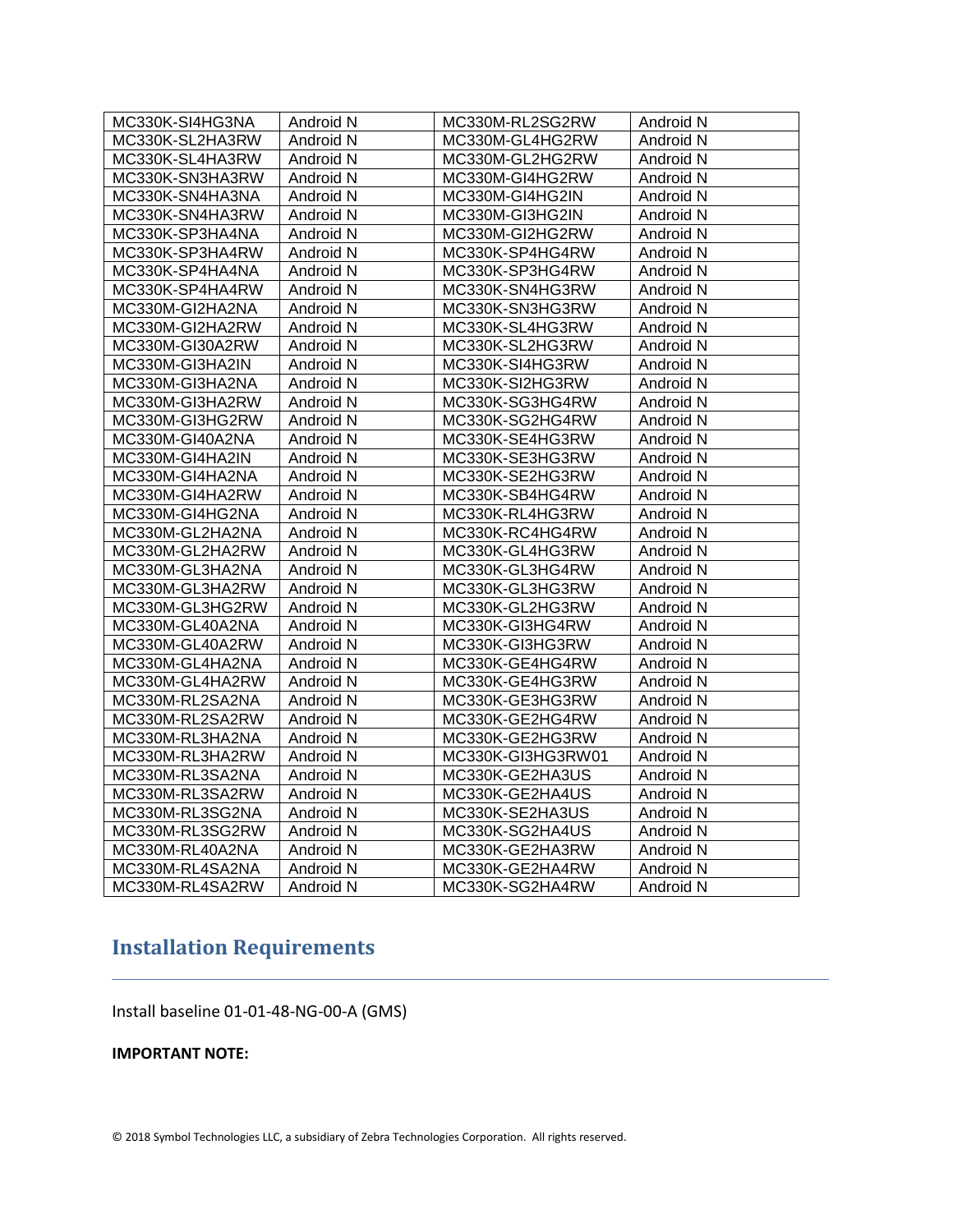- Upgrading to this OS version (01-01-49.00-NG-U13-STD LG patch v13) blocks the downgrade prior to Update005 releases.
- Users updating from 01-01-49-NG-00-A BSP baseline to LG patch v13 will be allowed only to downgrade till Update005.

# <span id="page-13-0"></span>**Installation Instructions**

## **Using ADB Sideload**

*The installation instructions assume you have ADB installed on your PC (the adb drivers and such) and your MC33x has Developer options enabled and USB debugging ON: Instructions on HOW TO enable ADB is also captured in Integrator guide.*

- 1. Connect the MC33x to the PC using the USB data cable or through the cradle.
- 2. You may need to pull down the top menu and if you see "USB for charging", touch it and then change it to "File transfers".
- 3. Open Command Prompt, run *"adb devices"* and check to see if you are able to see the device's serial number.

If yes, proceed to next step

If not please get the PC set up with the proper drivers or install an External SD Card.

- 4. You may also get a pop up on your PC (Win 7) that you will be connected as a Portable MediaPlayer. This can be ignored.
- 5. Download Image
	- a. **CFE\_ATLAS\_01-01-49.00-NG-U13-STD.zip** listed above in content section
	- b. Reset files (Optional)
- 6. Entering into Recovery Mode
	- a. Option 1: In Command Prompt, type *"adb reboot recovery" and click enter*.
	- b. Option 2:
		- Gun device: Reboot the device and keep the GUN (grip) trigger held.
		- Brick device: Reboot the device and hold both scan triggers on either side of device simultaneously.
			- When Zebra Technologies logo appears on the screen release the trigger
- 7. MC33x will reboot and land up on the Android Recovery screen.
- 8. If applying patch via sideload method
	- a. Use UP and DOWN keys on the keypad to navigate up/down highlight item b. Use ENTER key on the keypad to select menu item – "Apply update via adb sideload"
- 9. With your Command Prompt, open, type "adb sideload" and add a space and then drag and drop the patch file on to it and click enter.
	- a. Your PC screen will show files being installed and a little blue horizontal progress bar on your device will show status… And after about 6 minutes (could be 10+ minutes if installing GMS) it should be done and you should be back at the Android Recovery screen.
	- b. Repeat above steps for all mandatory packages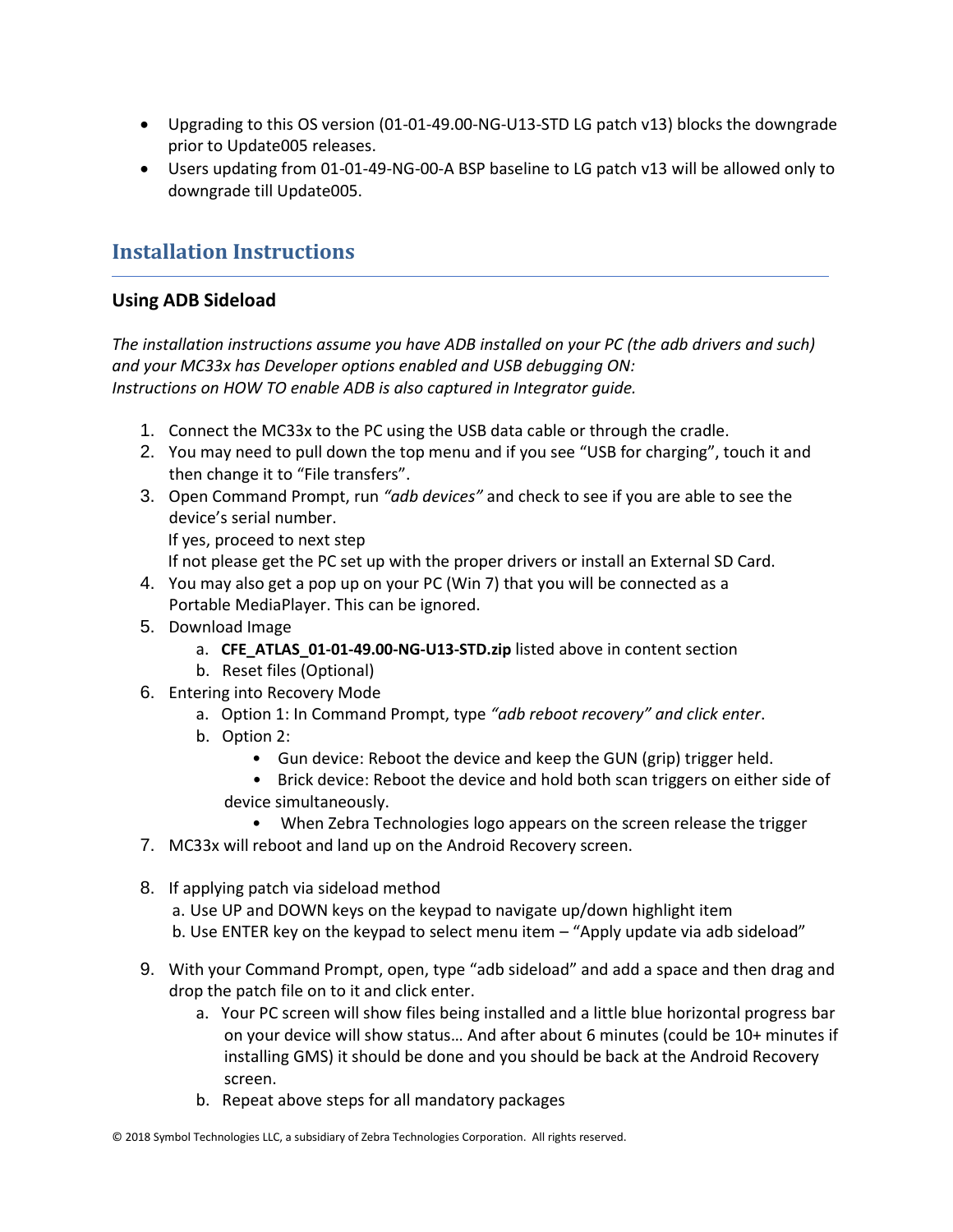- 10. *"Reboot system now"* is highlighted. Press the Power Key to Reboot.
- 11. Device reboots and you see Zebra on top and POWERED BY android at the bottom and after about 1 minute will transition to the MC33X splash screen with 5 dancing white dots at bottom… it will stay at this screen for a little over another minute *(could be another 7+ minutes if installing GMS)* and then you are at the Factory "Welcome" screen.
- 12. If you installed a GMS BSP, you will need to complete the process by setting up Wi‐Fi and E‐ mail accounts and such. If on AOSP (non‐GMS), there is no process to follow.
- 13. At the Home Screen, we need to verify that the BSP upgrade took place and set the Date & Time.
	- a. Go to "Settings" and scroll down to "About phone" and look at the "Build number". It should start with "**01-01-49.00-NG-U13-STD**". Now you are on the correct BSP.
	- b. Setting the Date and Time. If you associate to a WLAN AP, do so now, as it should automatically set the time and date… the only thing left is to set the time zone. Go to "Settings" and scroll to and select "Date & time". Scroll down to and select "Select time zone", and scroll down to and select the appropriate time zone and you are done.
- 14. To Check the Android Patch Level after installing the CFE package in the device,
	- a. Settings->About Phone->SW Components: Device Update Version: **13**
		- b. ADB Shell method: Execute following command from PC's command prompt:
			- \$ adb shell getprop ro.device.patch.version \$ **13**
- 15. Now you are all set to use your MC33X.

# **Using External SD card**

- 1. Plug the MC33X into the USB & Charging Cable and then the Cable to the PC. If you have a Cradle with USB connectivity, you may use that as well.
- 2. You may need to pull down the top menu and if you see "USB for charging", touch it and then change it to "File transfers".
- 3. Download **CFE\_ATLAS\_01-01-49.00-NG-U13-STD.zip** and drag & drop the file on External SD card
- 4. Entering into Recovery Mode
	- Gun device: Reboot the device and keep the GUN (grip) trigger held.
	- Brick device: Reboot the device and hold both scan triggers on either side of device simultaneously.
		- When Zebra Technologies logo appears on the screen release the trigger
- 5. Your MC33X will reboot and land up on the Android Recovery screen.
- 6. Applying update via External SD card
	- a. Use UP and DOWN keys on the keypad to navigate up/down highlight item b. Use ENTER key on the keypad to select menu item – "Apply update from External SDCard"
	- c. Repeat above steps for all mandatory packages
- 7. *"Reboot system now"* is highlighted. Press the Power Key to Reboot.